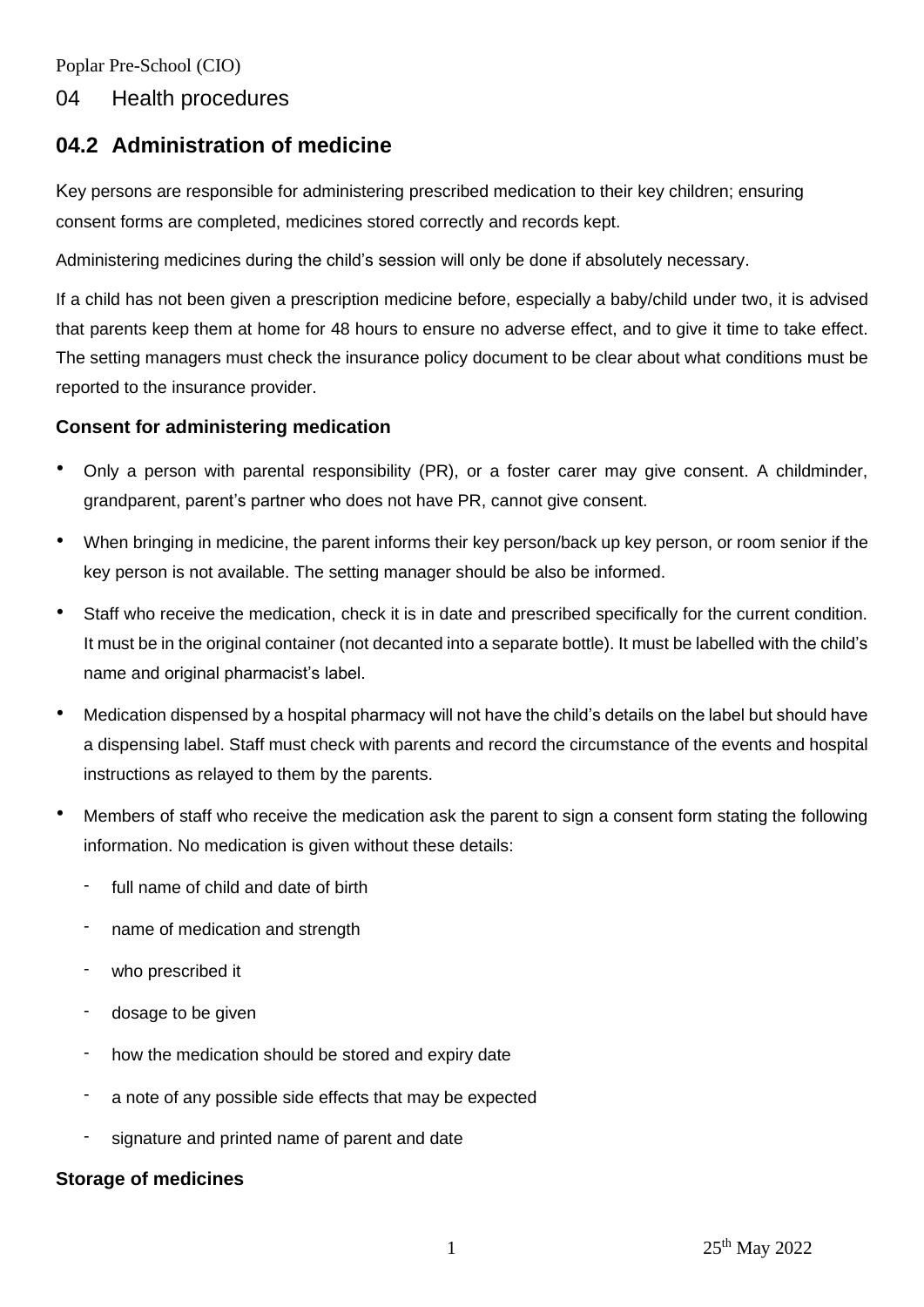Poplar Pre-School (CIO)

All medicines are stored safely. Refrigerated medication is stored separately or in a marked box in the main kitchen fridge.

- The key person is responsible for ensuring medicine is handed back at the end of the day to the parent.
- For some conditions, medication for an individual child may be kept at the setting. 04.2a Healthcare plan form must be completed. Key persons check that it is in date and return any out-of-date medication to the parent.
- Parents do not access where medication is stored, to reduce the possibility of a mix-up with medication for another child, or staff not knowing there has been a change.

## **Record of administering medicines**

A record of medicines administered is kept near to where the medicine is stored in the child's group room, Settings can choose which works best for them, as long as members of staff are aware and it is consistent. The medicine record book records:

- name of child
- name and strength of medication
- the date and time of dose
- dose given and method
- signed by key person/setting manager
- verified by parent signature at the end of the day (when administered)

A witness signs the medicine record book to verify that they have witnessed medication being given correctly according to the procedures here.

- No child may self-administer. If children are capable of understanding when they need medication, e.g. for asthma, they are encouraged to tell their key person what they need. This does not replace staff vigilance in knowing and responding.
- The medication records are monitored to look at the frequency of medication being given. For example, a high incidence of antibiotics being prescribed for a number of children at similar times may indicate a need for better infection control.

## **Children with long term medical conditions requiring ongoing medication**

- Risk assessment is carried out for children that require ongoing medication. This is the responsibility of the setting manager and key person. Other medical or social care personnel may be involved in the risk assessment.
- Parents contribute to risk assessment. They are shown around the setting, understand routines and activities and discuss any risk factor for their child.